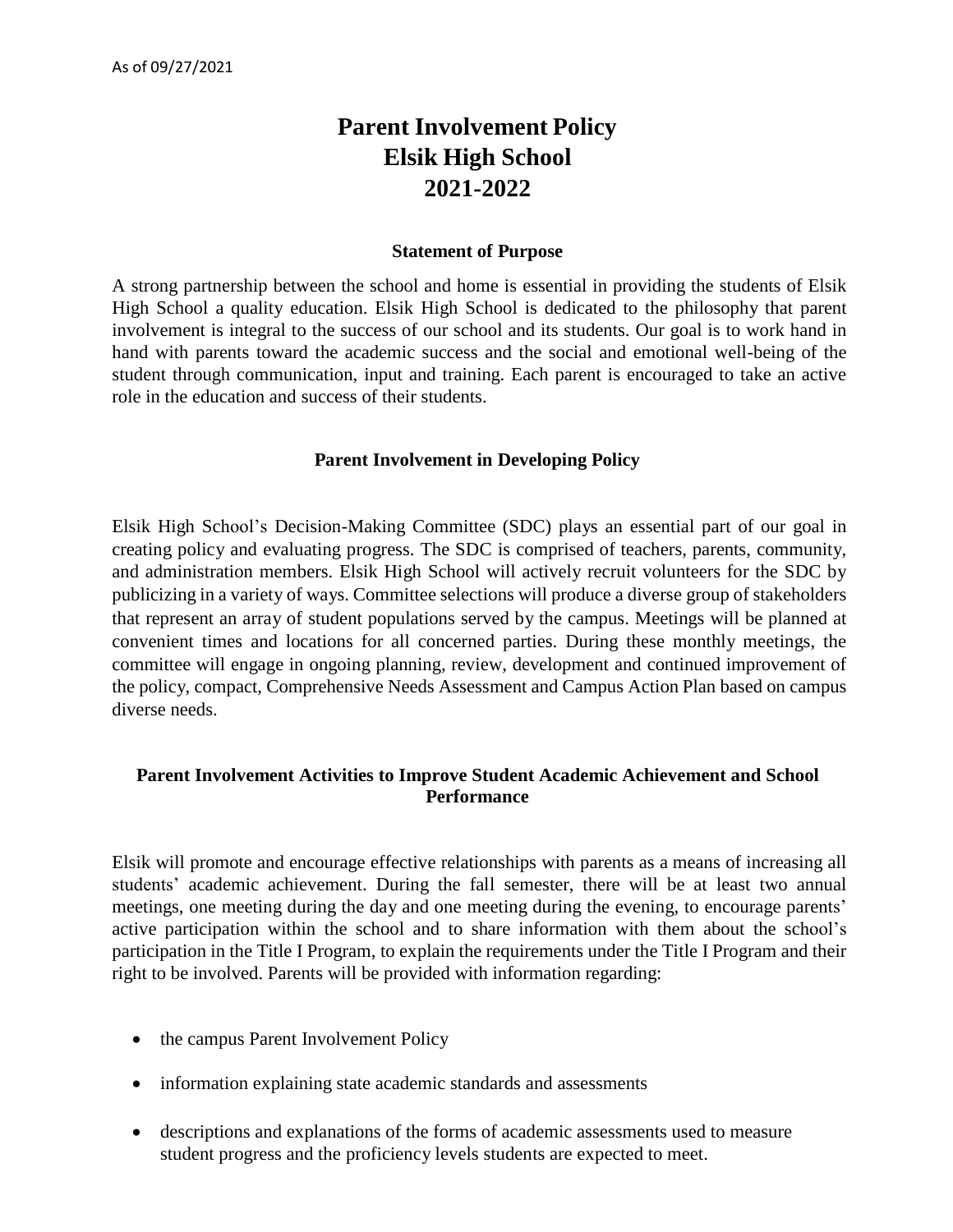As of 09/27/2021

- information on the level of achievement of the parent's child in each of the required state
- academic assessments
- frequent reports on their child's progress
- how/when to schedule a parent/teacher/student conference and information about opportunities to volunteer and observe
- a Parent-Teacher-Student Compact that describes the responsibilities of the three parties
- Parent-Teacher conferences
- a flexible number of meetings, at which childcare may be provided with Title 1 funds

## **Building the School and Parents' Capacity for Strong Parent Involvement**

Elsik High School will promote communication with parents and build school-family connections through the following programs/activities:

- Semester Meetings Each meeting will cover topics in regards to upcoming events, testing dates and policies at Elsik High School. A school administrator will attend each meeting to address questions or suggestions.
- Parent Involvement Website Website will include calendar of events, volunteer registration forms to download electronically, and resources for parents review and use. Parent Involvement Day Events – Annual Parent Involvement Day P.I.T. (Parent Involvement Team). Event includes school administrative staff to greet parents' vehicles and distribute information during morning drop off school hours.
- Parent Involvement Questionnaire/Survey Take home volunteer questionnaire is distributed to each student on the first day of school. Parents will also participate in Community Input Survey during campus-wide events.
- Home Access Each parent is able to access student's grades, attendance and information via the internet. All parents are issued a Username and Password. A trained staff member is located in each assistant principal's office to assist in Home Access Center issues or questions.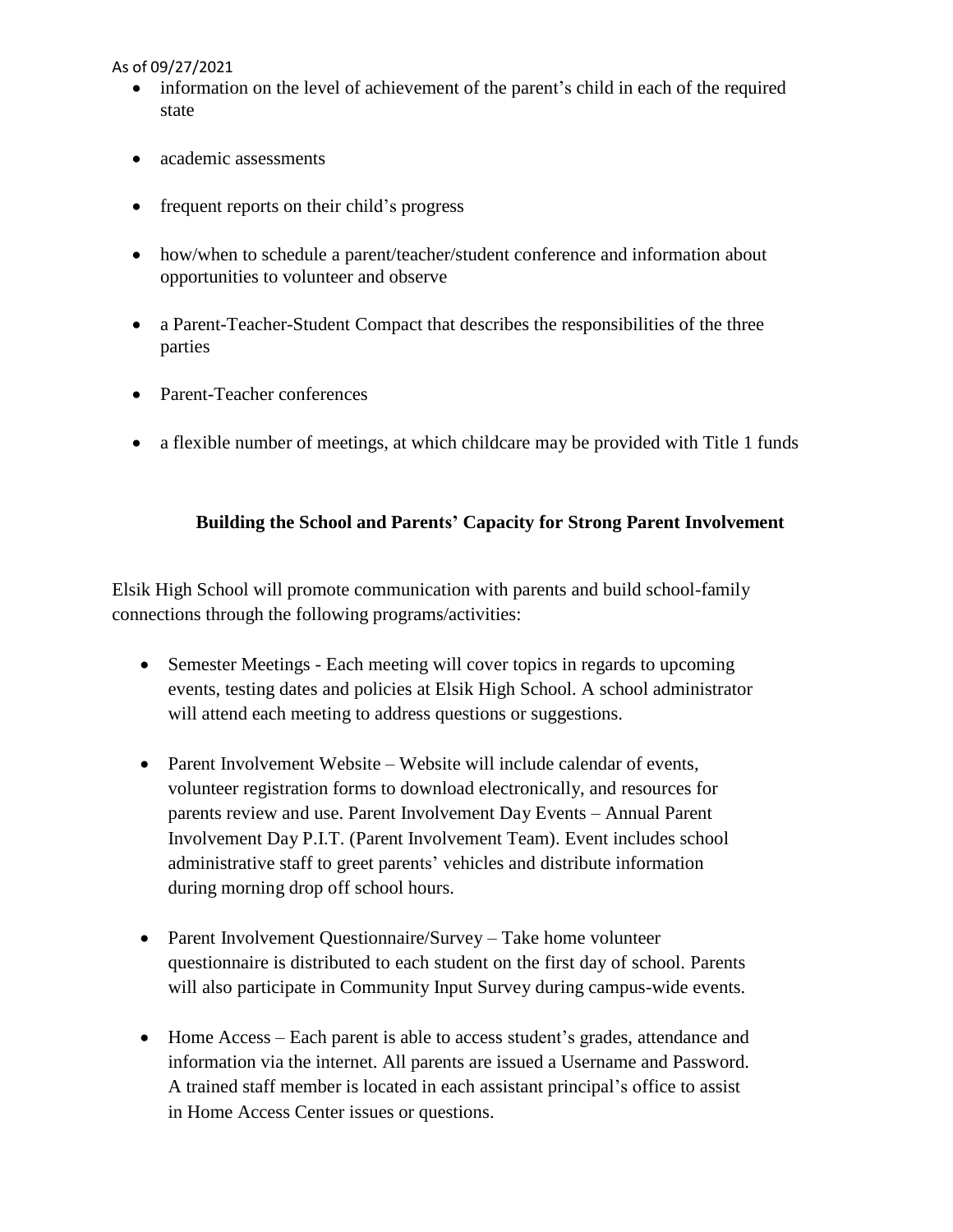#### As of 09/27/2021

- Open House An annual Open House will take place at the beginning of every school year. Teachers will be on hand to meet with parents and discuss curriculum and expectations. Information regarding advance placement meetings will take place for students and their parents. Leadership Team will share state data, which includes but is not limited to student progress measures and achievement level
- Website Calendar of Events A school website will include upcoming events, calendar of events, and access to links regarding school information and student opportunities. Staff Websites –Each teacher will create and maintain a webpage/schoology page for students to access for upcoming assignments and information regarding tutorials and learning aides.
- Parent phone calls Staff will reach out to parents through the call-out system to keep parents informed. Staff will also make separate phone calls to parents about child's academic and behavior performance.
- Parents will also be able to give input on what reasonable support they need from the school in order to engage in family engagement activities and when they may need a parent/teacher/administrator/counselor conference to discuss the needs of their child per their request and/or the request of the school for two-way communication. Professional Development opportunities and communication will be provided to school personnel and parents about ways to build the school/home relationship.

# **Annual Title 1 Parent Meeting**

Elsik High School will hold at least two fall annual meetings; one during the school day and one during the evening, to review Title 1 guidelines and services offered through the campus. The annual meeting will be held at a convenient time and location.

# **Parent-Teacher-Student Compact**

In accordance with Title 1 regulations, the campus will develop and annually update a Parent-Teacher-Student Compact. This compact will explain how parents, teachers, and students will share responsibility for student success. An opportunity will be offered to all parents to review a copy of the compact detailing the responsibilities that parents, teachers, and students have in helping student accomplish their campus/district/state goals. Students and parents are encouraged to discuss the contents of the compact. Although not required to sign the compact, parents and students are strongly encouraged to indicate their agreement by signing the compact.

# **School-Parent Communication**

Parents will be informed of school activities through various methods of communication throughout the school year. Campus Website, conferences, personal contacts, monthly meetings, call-outs and written notices will be utilized to establish and maintain an open line of communication in English and Spanish and other languages, when possible. A copy of the Parent Compact, Parent Policy and Campus Improvement Plan will be posted on the school website.